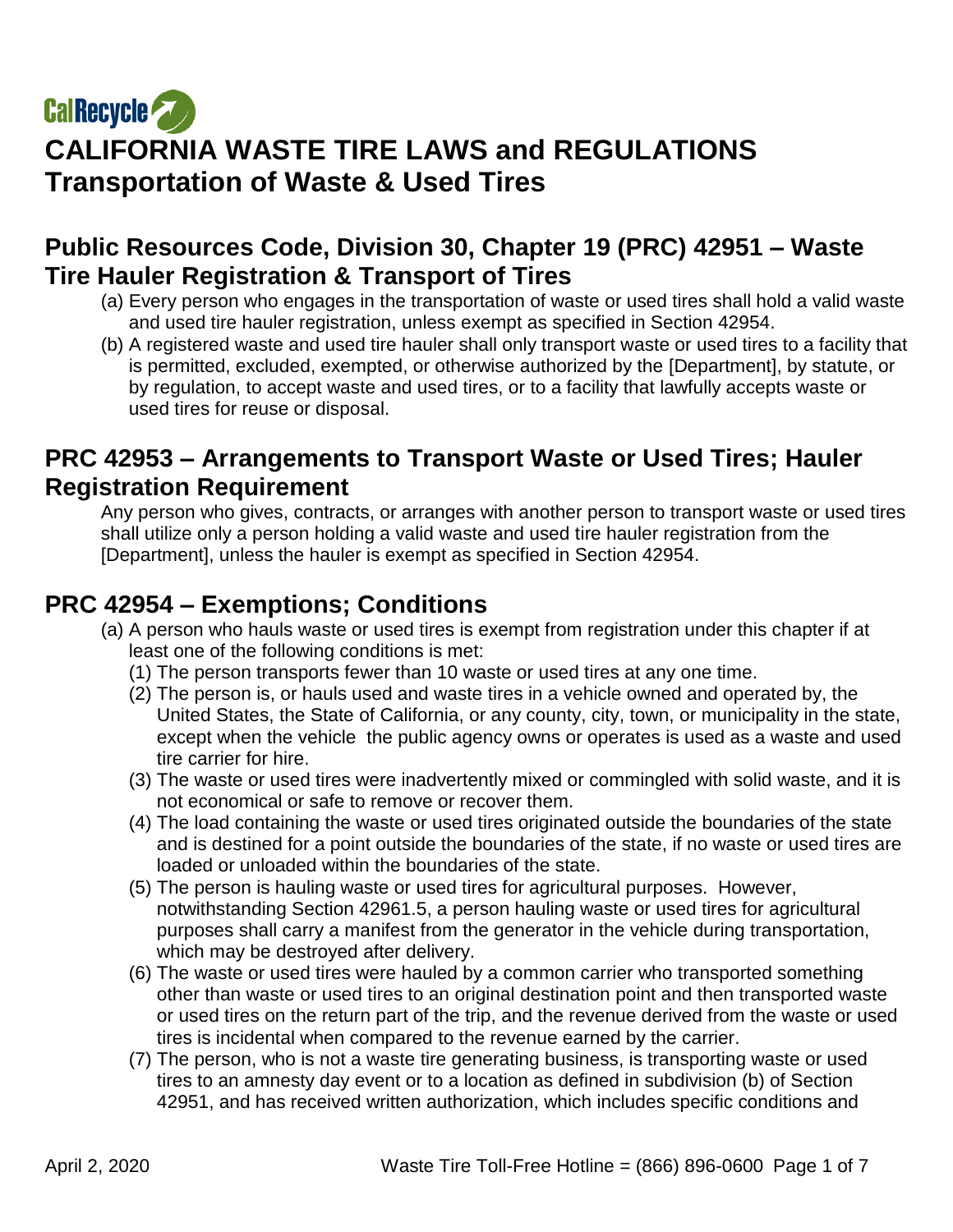dates, from the local enforcement agency. The local enforcement agency shall provide copies of any written authorizations to the [Department] within 30 days of their issuance.

- (8) The person is transporting illegally dumped waste or used tires to an amnesty day event or to a location that meets the conditions specified in subdivision (b) of Section 42951, and has received written authorization, which includes specific conditions and dates and documentation that a police report has been filed for the illegally dumped tires, from the local enforcement agency. The local enforcement agency shall provide copies of any written authorizations to the [Department] within 30 days of their issuance.
- (9) The person complies with any additional conditions for exemption, as approved by the [Department].
- (b) A person who transports tires to a location that does not meet the conditions specified in subdivision (b) of Section 42951 shall not be exempt pursuant to subdivision (a), except as specified in paragraph (7) of subdivision (a).

# **PRC 42956 – Waste and Used Tire Hauler Registration and Decal**

- (a) Upon approval of an application submitted pursuant to Section 42955, the [Department] shall issue a waste and used tire hauler registration to be carried in the vehicle and a waste and used tire hauler decal to be permanently affixed to the lower right hand corner of the windshield.
- (b) Any person who operates a vehicle or who authorizes the operation of a vehicle that transports 10 or more tires without a valid and current waste and used tire hauler registration, as issued by the [Department] pursuant to Section 42955, shall be subject to the enforcement actions specified in Article 4 (commencing with Section 42962).
- (c) The waste and used tire hauler registration shall be presented upon demand of an authorized representative of the [Department].

## **Title 14 California Code of Regulations (14 CCR) Section 18459 – Waste Tire Manifest System Requirements.**

- (a) The Department will provide blank CalRecycle 203 forms at the time of initial or renewed waste tire hauler registration. These forms will be provided at no cost. Additional forms may be obtained from the Department by request.
	- (1) In lieu of the first paragraph of Subsection (a), if approved on an individual basis by the Department pursuant to Public Resources Code Section 42961.5, any person that is subject to the CTL Form requirements of this section, may substitute their own functionally equivalent EDT form, once approved by the Department, in lieu of the Department required form and submit an electronic report within ninety (90) days of the load shipment to the Department. The hauler shall provide a copy of their Department approved form to the generator or end-use facility for every waste or used tire transaction.
	- (2) The Manifest Form shall be completed and signed under penalty of perjury by the appropriate representative, and accompany each shipment of waste or used tires from the point of origin to the facility.
- (b) The following persons and entities shall comply with the Waste Tire Manifest System:
	- (1) waste or used tire hauler when hauling any amount of waste or used tires at any one time with a registered vehicle.
	- (2) waste or used tire generator;
	- (3) Federal, State, and local governments when hauling 10 or more waste or used tires at any one time;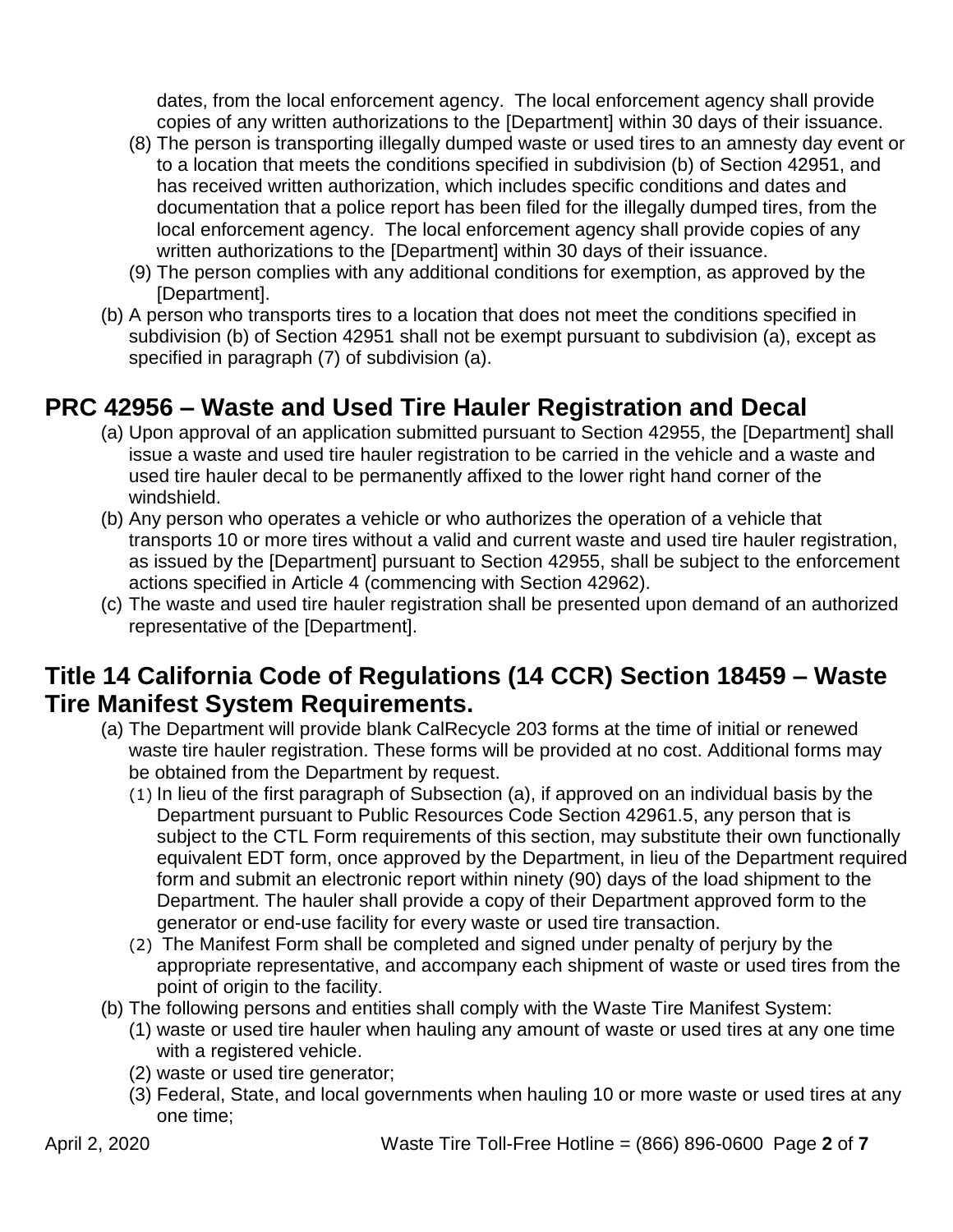- (4) person hauling 10 or more waste or used tires at any one time for agricultural purposes;
- (5) exempted common carrier when hauling 10 or more waste or used tires at any one time;
- (6) a facility when accepting 10 or more waste or used tires at any one time;
- (7) any person not included in Section 18459(c)(1) through (6) who gives, contracts, or arranges to have 10 or more waste or used tires transported;
- (8) any person not included in Section 18459(c)(1) through (6) who accepts 10 or more waste or used tires;
- (9) Retreader when hauling any amount of waste or used tires at any one time with a registered vehicle.

#### **14 CCR Section 18459.1 – Tire Program Identification Number.**

- (a) On or after July 1, 2003, every waste tire generator shall apply for and obtain a CalRecycle assigned Tire Program Identification Number for each location from which waste or used tires are generated and transported from. Each separate business location shall be assigned a unique site specific Tire Program Identification Number. The Department shall issue a Tire Program Identification Number certificate for each location, which shall be posted by the operator in a conspicuous place.
- (b) On or after July 1, 2003, every end-use facility shall apply for and obtain a CalRecycle issued Tire Program Identification Number for each location where waste or used tires are accepted. Each separate business location shall be assigned a unique site specific Tire Program Identification Number.
- (c) Every waste tire hauler shall be assigned a CalRecycle issued Tire Program Identification Number, if not already assigned, at the time of registration.
- (d) Every waste tire generator, or end-use facility shall submit written notification to the Department upon any change of business operator or owner, business name, business address, or mailing address within 10 days of the change.

# **14 CCR Section 18459.2.1 – Submittal of the Manifest Form to the Department.**

As provided in this section, the Manifest Form as defined in Section 18450 of this Article shall be submitted to the Department by the waste tire hauler.

- (a) The waste tire hauler shall submit the completed original CTL Form to the Department within ninety (90) days of the load shipment. The Manifest Form shall be in the waste tire hauler's possession while transporting waste or used tires and shall be shown upon demand to any representative of the Department, any officer of the California Highway Patrol, any peace officer, as defined in Sections 830.1 or 830.2 of the California Penal Code, or any local public officer designated by the Department.
- (b) If approved by the Department pursuant to Public Resources Code Section 42961.5, any person that is subject to the requirements set forth in above (a) may substitute their own functionally equivalent EDT form, once approved by the Department, in lieu of the Department required form and submit an electronic report within ninety (90) days of the load shipment to the Department, in lieu of submitting the required paper form pursuant to Section 18459.1.2. The electronic report shall include all information required to be on the CTL Form.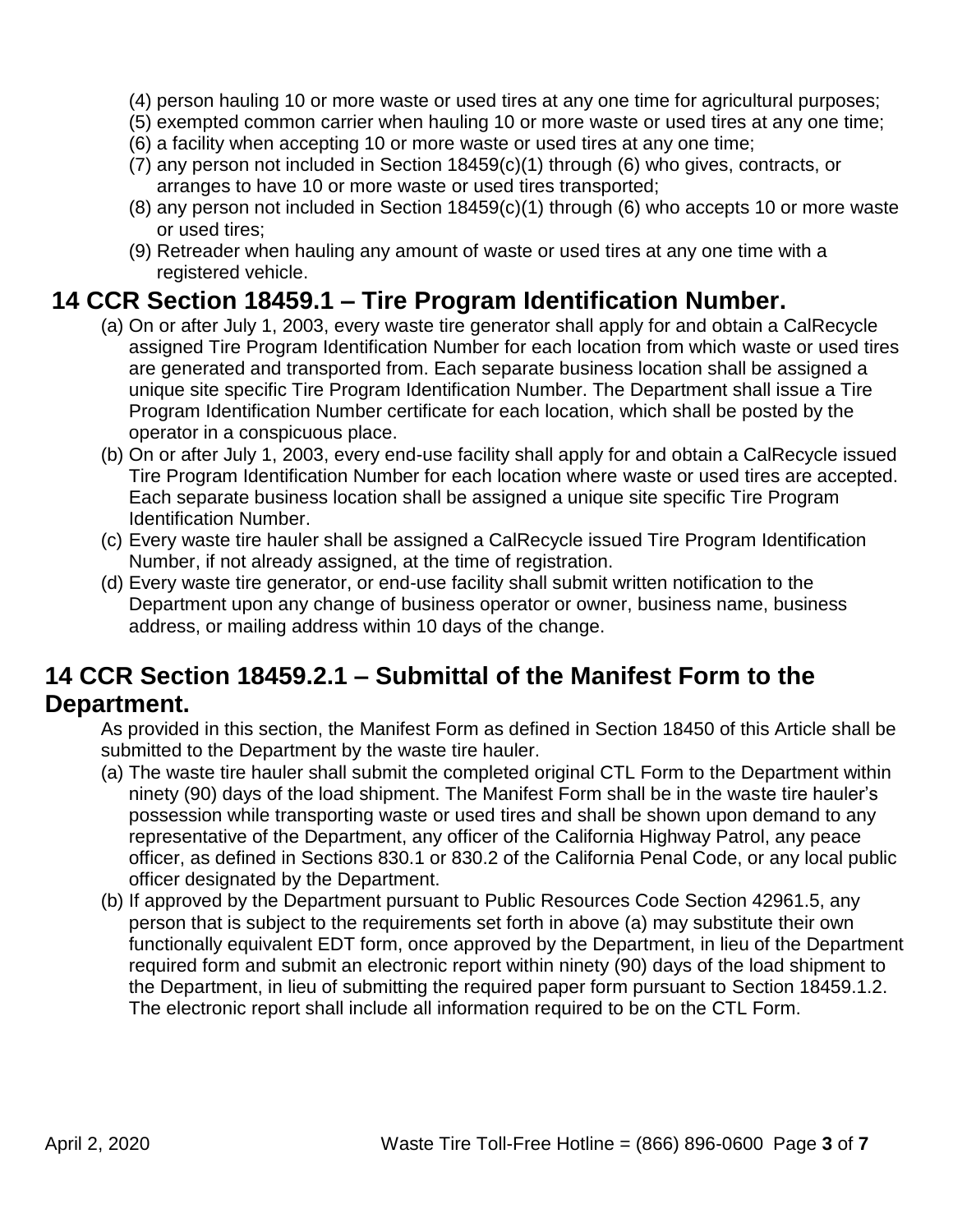## **14 CCR Section 18459.3 – Maintenance of Manifest Forms.**

- (a) The waste tire generator, and end-use facility shall retain a copy of the completed Manifest Form at their place of business. Manifest Forms shall also be retained for three (3) years. These records shall be made available to any authorized representative of the Department upon request.
- (b) The waste tire hauler shall retain a copy of the completed Manifest Form at their place of business for a period of three (3) years. These records shall be made available to any authorized representative of the Department upon request.

## **14 CCR Section 18460.1.1 – Waste Tire Manifest System Requirements for Common Carrier Exemption.**

- (a) As provided in Section 18459(b), the common carrier approved for exemption pursuant to Public Resource Code Section 42954 shall not transport 10 or more waste or used tires without having a copy of the Manifest Form in the vehicle while transporting the waste or used tires.
- (b) The exempt common carrier shall leave one copy of the Manifest Form with the waste tire generator, or end-use facility after the form has been completed with the required information. The common carrier is required to have in their possession a completed Manifest Form while transporting 10 or more waste or used tires. The Manifest Form may be kept with the trailer, as defined in Section 630 of the Vehicle Code, if the Manifest Form is readily accessible to the driver, any representative of the Department, any officer of the California Highway Patrol, any peace officer, as defined in Sections 830.1 or 830.2 of the Penal Code, or any local public officer designated by the Department.
	- (1) If the final destination is a port terminal, the exempt common carrier shall leave the waste tire generator with a completed Manifest Form and confirming freight transport documentation, which includes, but is not limited to, bills of lading, sales receipts, and shipping invoices. For purposes of this section, the waste tire generator shall be the person who originates the shipment of waste or used tires to the port terminal. The completed Manifest Form shall show the port terminal operator as the final destination.
- (c) In lieu of Subsection (b), the waste tire generator is authorized by the Department to complete the Manifest Form in advance, including the end-use facility destination information on behalf of the exempt common carrier. This transport process may commonly occur at ports. The waste tire generator shall retain the generator portion of the Manifest Form for their records, submit the CalRecycle copy to the Department within 90 days of the initial shipment, and give the end use facility portion of the manifest and the hauler portion of the manifest to the exempt common carrier prior to shipment of the tires to the end-use facility. The common carrier shall retain their portion of the completed Manifest Form for their records.
	- (1) The exempt common carrier will have the end-use facility and hauler portions of the Manifest Form in their possession until reaching the final destination.
	- (2) This process does not alleviate the exempt common carrier of their responsibility to follow the manifesting requirements of this Chapter should the generator fail to follow the process outlined in this subsection.
- (d) The waste tire generator shall not contract with the exempt common carrier to transport waste or used tires to an end-use facility not legally authorized to accept waste or used tires.
- (e) The exempt common carrier shall not transport waste or used tires to an end-use facility not legally authorized to accept waste or used tires.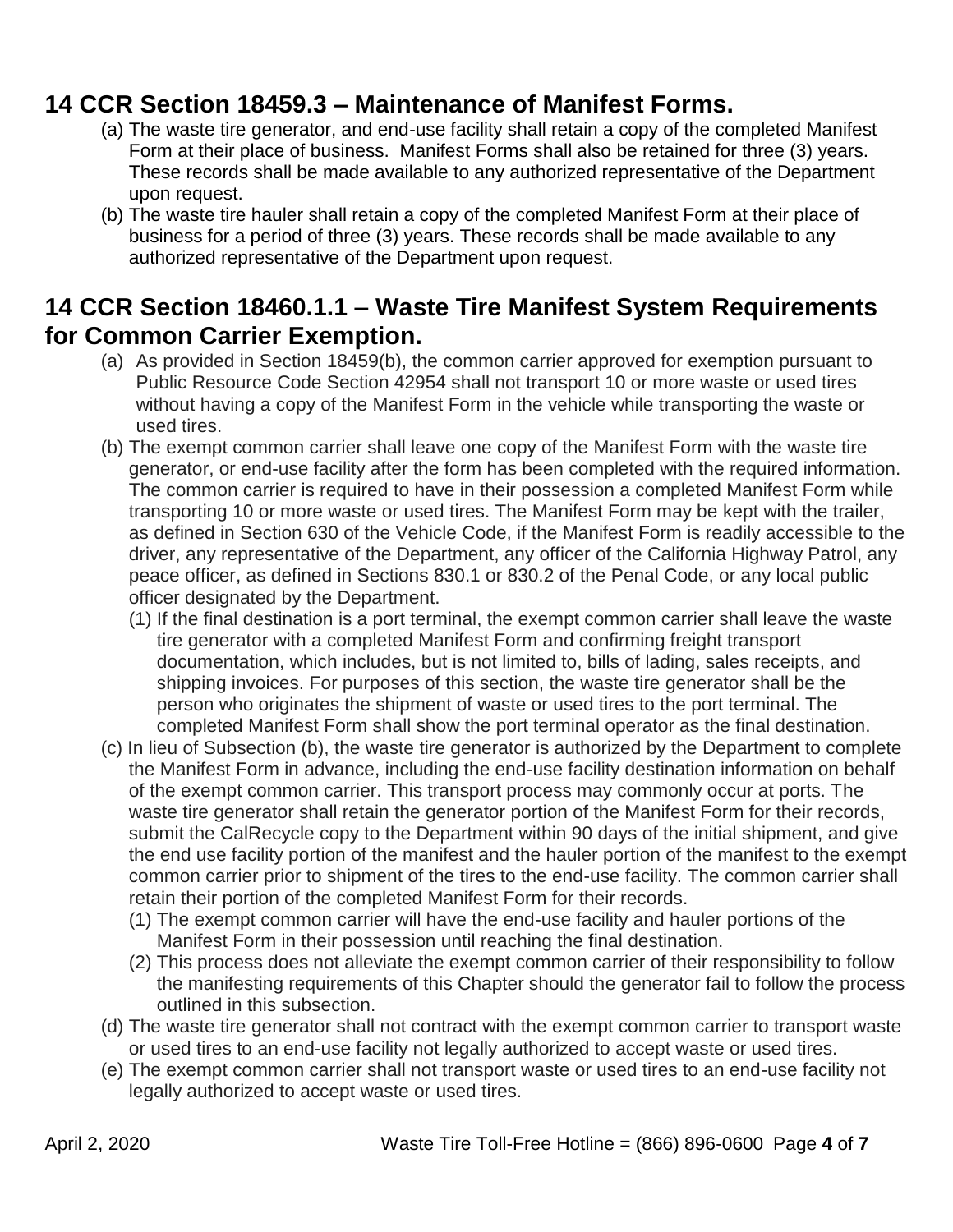- (f) Except as provided in Subsection (c), the common carrier shall submit the completed original Manifest Form to the Department within ninety (90) days of the load shipment. The Manifest Form shall contain the signature of the common carrier representative.
- (g) The common carrier shall contact the Department and provide the name of the company, name of the person, and phone number of a waste tire generator, or end-use facility that does not provide the required information to the exempt common carrier so that the Manifest Form can be completed properly.

#### **14 CCR Section 18460.2 – Waste Tire Manifest System Requirements for Registered Waste Tire Haulers.**

- (a) The registered waste tire hauler shall show the waste or used tire generator or end use facility the waste tire hauler registration for the vehicle being used to transport waste or used tires, if requested.
- (b) The registered waste tire hauler shall complete a new Manifest Form for each pick-up or delivery of any waste or used tires in accordance with the directions on the form. The waste tire hauler shall not transport any waste or used tires without having a copy of the Manifest Form in the vehicle transporting the waste or used tires.
- (c) A vehicle may contain waste or used tires from different waste or used tire generators. Waste or used tires from each generator shall be accompanied by their own Manifest Form from the point of origin.
- (d) The waste tire hauler shall leave one copy of the Manifest Form with the waste or used tire generator, or end-use facility after the form or receipt has been completed.
	- (1) If the final destination is a port terminal, the registered waste tire hauler shall leave the waste tire generator with a completed Manifest Form and confirming freight transport documentation, which includes, but is not limited to, bills of lading, sales receipts, and shipping invoices. For purposes of this section, the waste tire generator shall be the person who originates the shipment of waste or used tires to the port terminal. The completed Manifest Form shall show the port terminal operator as the final destination.
- (e) The waste tire hauler shall keep one copy of the completed Manifest Form.
- (f) The waste tire hauler shall not haul waste or used tires to an end-use facility not legally authorized to accept waste or used tires.
- (g) The waste tire hauler shall contact the Department and provide the name of the company, name of the person, and phone number of the waste tire generator, or end-use facility who does not provide the necessary information to the hauler so that the Manifest Form can be completed properly.
- (h) The waste tire hauler shall not transport the waste or used tires without a properly completed Manifest Form.
- (i) Those waste and used tire haulers exempt from registration pursuant to Public Resources Code section 42954 shall be required to comply with the manifest requirements of Subsections (b) through (h) if they haul 10 or more waste or used tires, but will not be allowed to participate in the electronic reporting as provided in Subsection (j).
- (j) As provided in Section 18459(a)(1), the registered waste tire hauler may substitute their own functionally equivalent form, once approved by the Department, and substitute an electronic report for the Comprehensive Trip Log.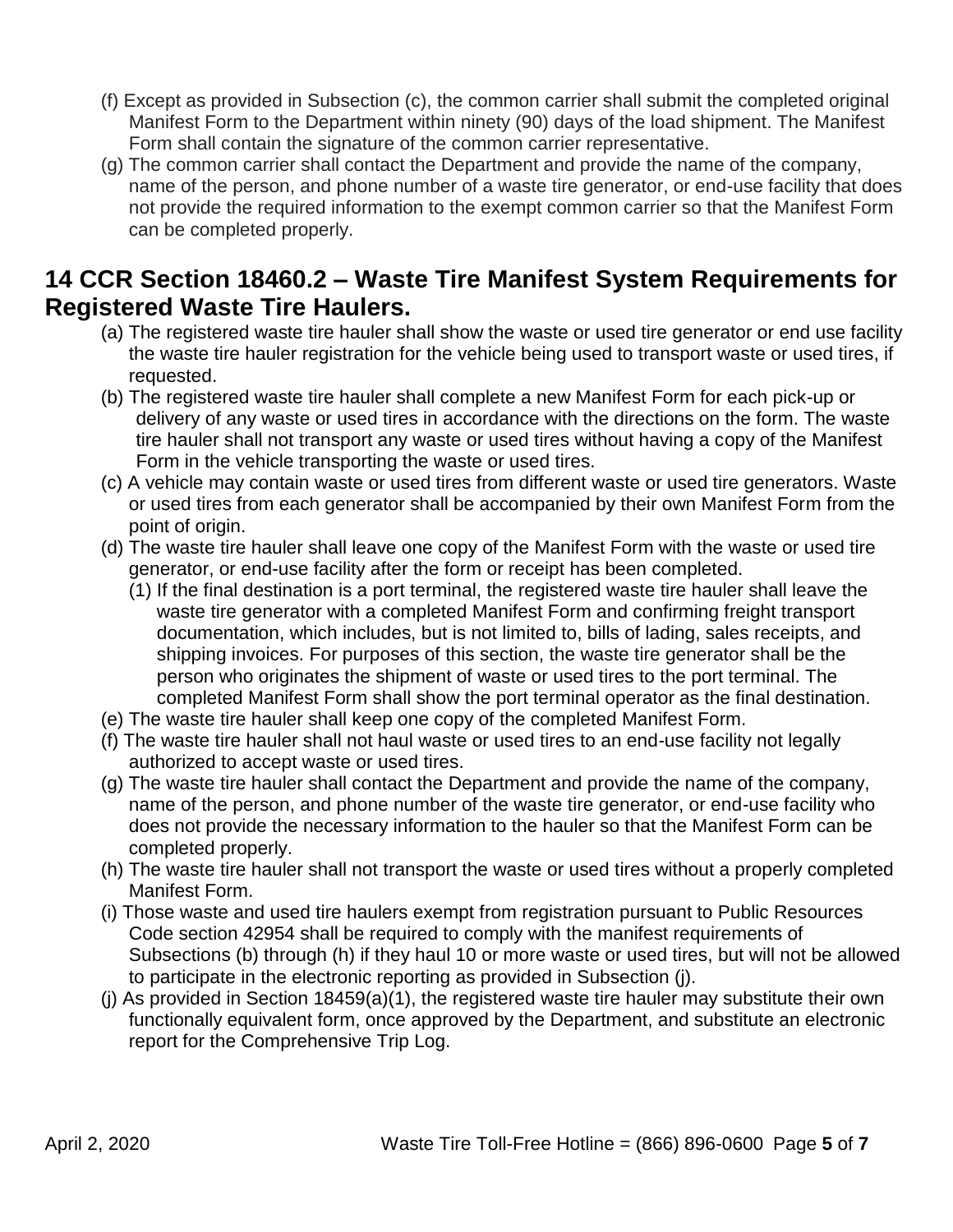# **14 CCR Section 18461 – Manifest System Requirements for Waste Tire End-Use Facilities.**

The Waste Tire Manifest System requires specific actions on the part of end-use facilities including, but not limited to, the following:

- (a) As provided in Section 18459.3(a), an end-use facility shall retain a copy of the Manifest Form provided by the registered hauler.
	- (1) If the end-use facility is a port terminal, the registered waste tire hauler or exempt common carrier shall leave the waste tire generator with a completed Manifest Form and confirming freight transport documentation, which includes, but is not limited to, bills of lading, sales receipts, and shipping invoices. For purposes of this section, the waste tire generator shall be the person who originates the shipment of waste or used tires to the port terminal. The completed Manifest Form shall show the port terminal operator as the final destination.
- (b) The end-use facility may accept the waste or used tires from waste tire hauler(s) who are not registered with the Department and/or have no manifest as provided below:
	- (1) If waste or used tires are received from a registered hauler that does not have a Manifest Form, the end use facility shall complete the Unregistered Hauler & Comprehensive Trip Log Substitution Form (CalRecycle 204, New 8/05) within 48 hours of the tire delivery and submit the CalRecycle 204 form to the Department within 90 days.
	- (2) The end-use facility shall complete the CalRecycle 204 (New 8/05) and submit it to the Department within 30 days of the acceptance of 10 or more waste or used tires from a person who is not registered as a waste tire hauler unless that person has written authorization by the Solid Waste Enforcement Agency for purposes of an Amnesty Day Event or a One Time Exemption and is transporting no more than 20 waste or used tires to the end-use facility.
	- (3) If the person is hauling more than 20 waste or used tires under the written authorization of a Solid Waste Enforcement Agency for purposes of an Amnesty Day Event or a One Time Exemption, the end-use facility shall report this information on the CalRecycle 204 (New 8/05) and submit the form to the Department within 30 days of the acceptance of waste or used tires from that person.
- (c) End-use facility operators shall make available for review by the waste tire hauler any Department issued permit, exemption from waste tire facility permitting requirements, or any local permit or license allowing the storage of waste or used tires on the site.
- (d) If the end-use facility completes and submits a CalRecycle 204 (New 8/05) under the requirements of this section, the end-use facility operator shall retain a copy of the completed CalRecycle 204 (New 8/05) at the place of business for a period of 3 years and the form shall be made available to the Department, or an authorized representative of the Department, upon request.